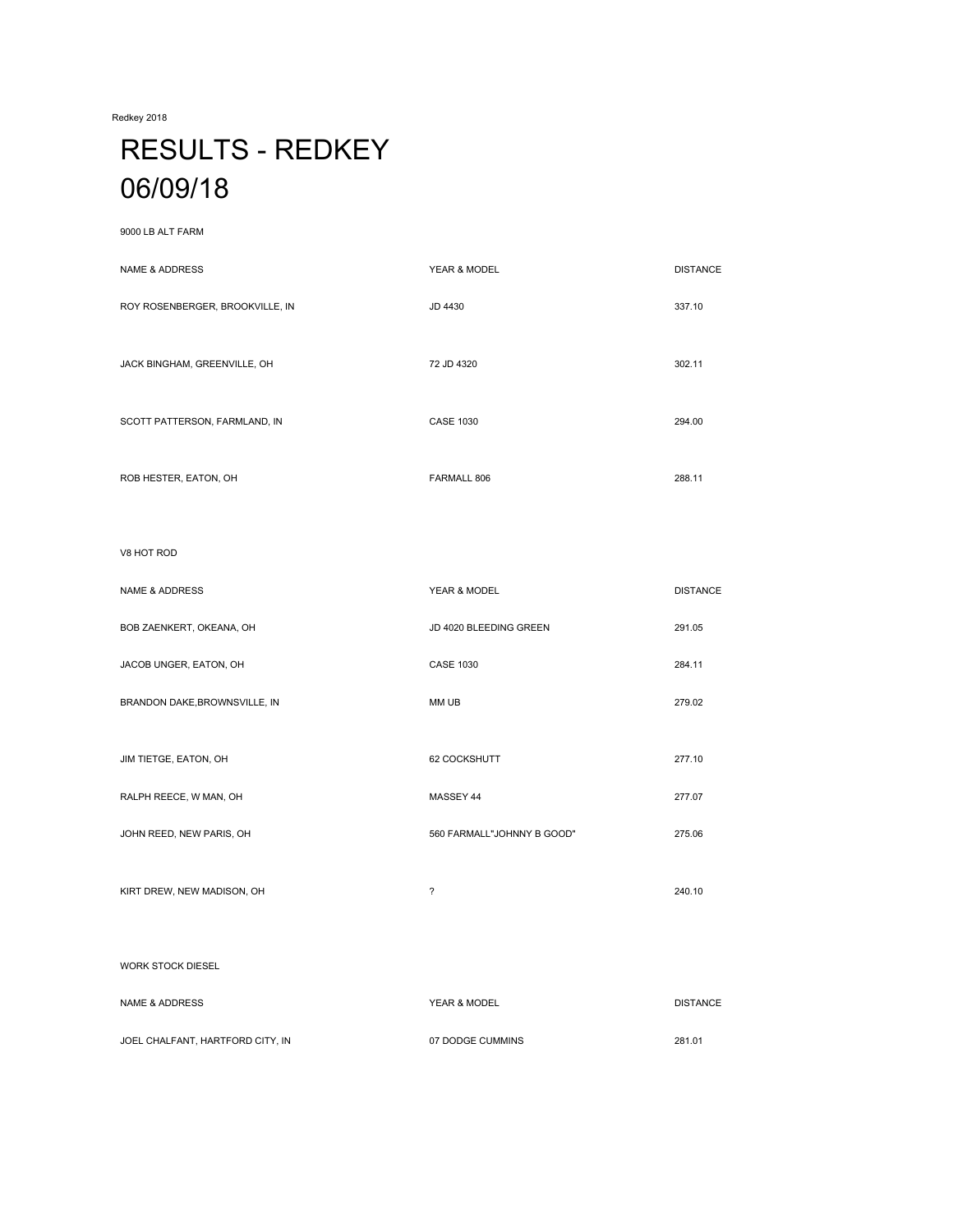## 6200 GAS ALT TRUCKS

| NAME & ADDRESS                    | YEAR & MODEL                  | <b>DISTANCE</b> |
|-----------------------------------|-------------------------------|-----------------|
| TAYLOR MCCREERY, MUNCIE, IN       | 79 FORD                       | 329.10          |
| MILES ROSENBERGER, BROOKVILLE, IN | 85 CHEVY K 20                 | 321.10          |
|                                   |                               |                 |
| KERRY UNGER, EATON, OH            | 14 CHEVY                      | 321.01          |
| RUSS WERNER, CENTERVILLE, IN      | 87 CHEVY ALL IN               | 319.11          |
| JOHN GILBERT, DECATUR, IN         | 95 FORD                       | 316.07          |
| DEREK ANDREWS, DECATUR, IN        | 78 ?                          | 297.08          |
| KURTIS WHITESEL, UNION CITY, IN   | 78 CHEVY "CONSTALK EXPRESS #2 | 296.08          |

EXHIBITION - 6000 GAS TRUCKS

### EXHIBITION ONLY

| TYLER LOSHE, DECATUR, IN   | FORD F350 | 292.02 |
|----------------------------|-----------|--------|
| DEREK ANDREWS, DECATUR, IN | 73        | 306.07 |
| DAVE COLLINS, ALBANY, IN   | 79 CHEVY  | 284.03 |

### 2.5 DIESEL TRUCKS

| NAME & ADDRESS                  | YEAR & MODEL           | <b>DISTANCE</b> |
|---------------------------------|------------------------|-----------------|
| CHRIS MANN, JACKSON CENTER, OH  | 95 DODGE               | 305.09          |
|                                 |                        |                 |
| DREW KROGMAN, CELINA, OH        | 03 DODGE 2500 BIG BLUE | 289.06          |
| DEREK BALES, ANNA, OH           | 03 DODGE 2500          | 283.11          |
| MITCHEL WESLER, NEW PARIS, OH   | 99 DODGE RAM           | 276.09          |
|                                 |                        |                 |
| GARRETT WARNER, CENTERVILLE, IN | 03 CHEVY SILV          | 29.00           |